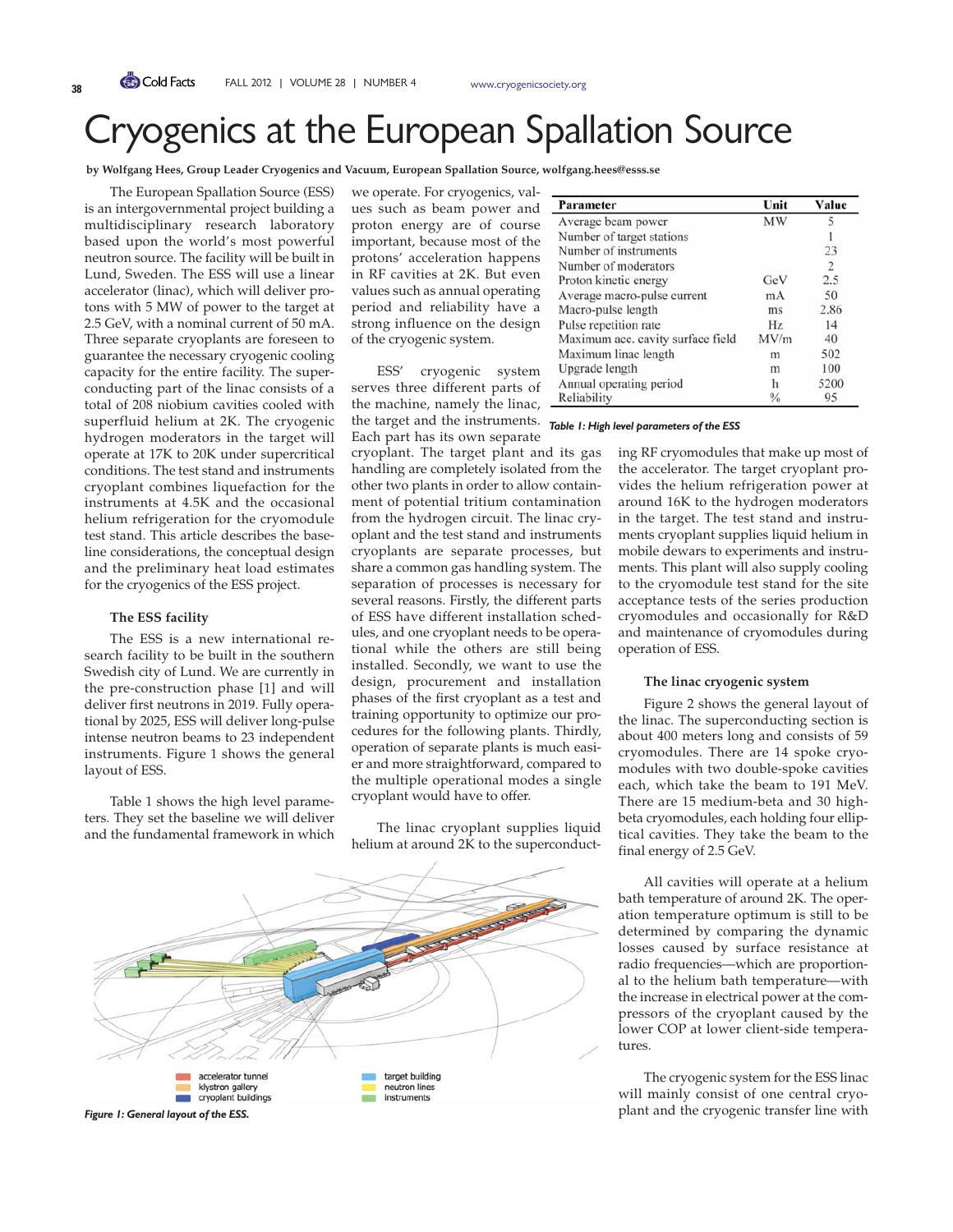## Cryogenics at the European Spallation Source



#### *Figure 2: The general layout of the ESS linac and the cryogenic infrastructure.*

a length of about 450 meters, supplying 4.5K helium at 3 bar to the cryomodules. Cooldown to 2K by JT expansion happens inside each of the cryomodules. Local 2K production and distribution at 4.5K significantly reduces the heat load at 2K, which justifies the increased equipment cost of the JT valves and heat exchangers in each of the cryomodules.

There are still a number of challenging issues to be solved in the conceptual design of the linac cryogenic system. Most importantly, we need to refine our heat load estimates for dynamic loads in the

cavities. The total heat load of the linac is being dominated by dynamic losses in the cavities and power couplers. Their design is not finished, so exact calculations or even measurements are not possible yet. This is the biggest contribution to uncertainty in our estimates.

Our cryoplant's cooling capacity estimate at a given temperature is based on the following formula:

$$
C = F_o(F_{ud}Q_d + F_{us}Q_s)
$$

Where:

 $C =$  the total cooling capacity of cryoplant at a given temperature

 $F_{o}$  = operational safety factor  $F_{ud}$  = uncertainty factor on the dynamic heat loads (i.e. those associated with RF cavities and beam loads)

 $F_{\text{us}}$  = uncertainty factor on static heat loads

 $Q_d$  = predicted dynamic heat load without any safety factor

 $Q_s$  = predicted static heat load without any safety factor

The operational safety factor  $(F_0)$ takes into account the desirability of having some operating space in which to control the plant. It also allows some margin for seasonal temperature variations, and degraded plant performance.  $F_{\text{us}}$  and  $F_{\text{ud}}$ take into account the uncertainty in predicting the exact static and dynamic heat loads.

(Continued on page 40)

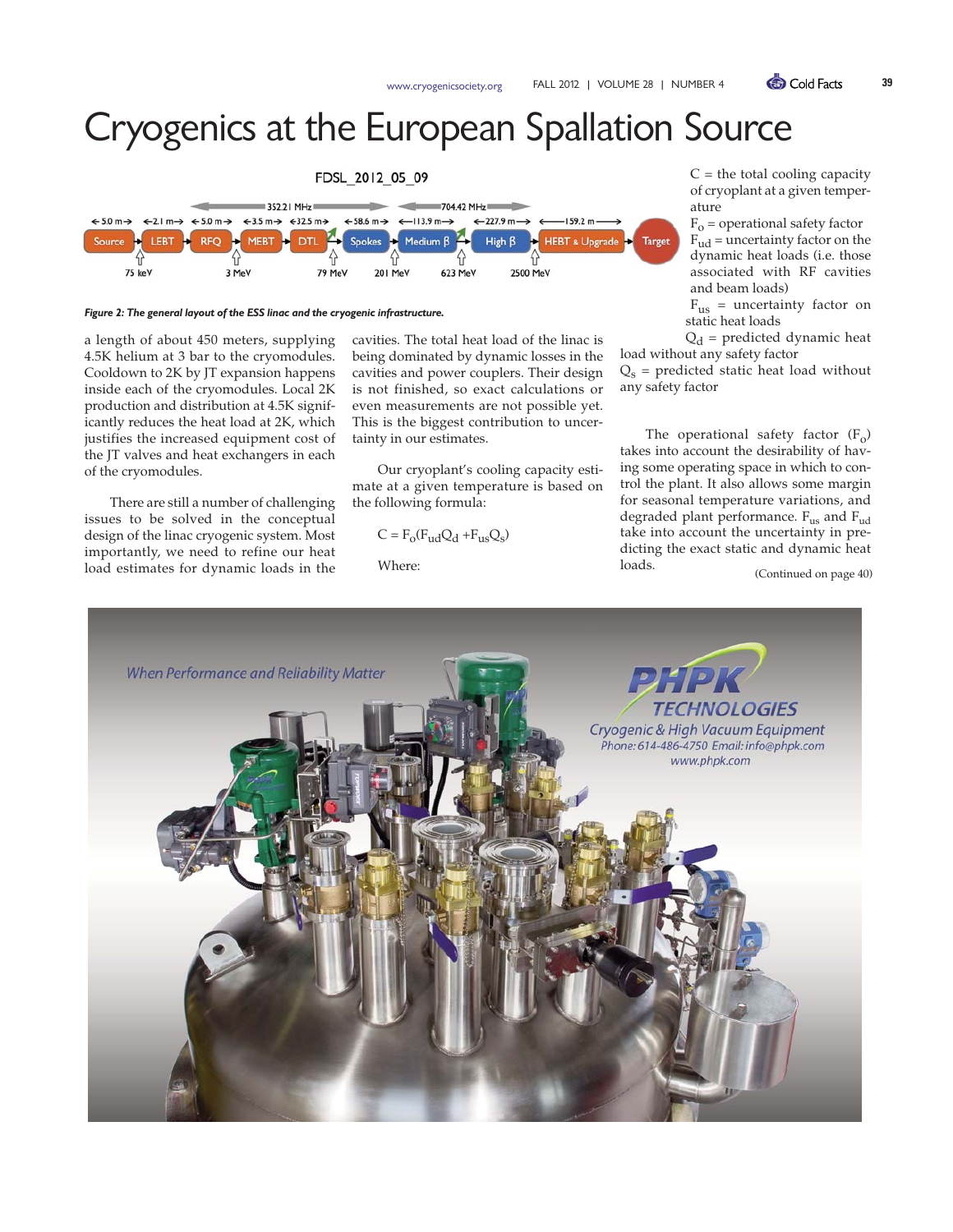### ogenics at the European Spallation Source

(Continued from page 39)

#### **Flow Schematic**

The proposed schematic of the linac cryo distribution system, as shown in Figure 3, has three cooling circuits. The primary circuit supplies 4.5K helium at 3 bar to the cryomodule. A heat exchanger precools the forward flow, followed by a JT valve to expand to saturation pressure at 2K. The second circuit supplies a forced flow of helium to cool the RF power couplers. The helium warms up from 4.5K to ambient temperature towards the warm end of the power coupler and returns back to the cryoplant via a warm gas return line. The third circuit provides helium at about 14 bar to the 40-50K thermal radiation shield.

Each cryomodule will be connected to the cryogenic transfer line via jumper connections. The flow to and from the cryomodule is controlled via cryogenic



valves situated in a vacuum insulated valve box on the transfer line. A vacuum barrier in the jumper connection separates the vacuum of the transfer line from the individual insulation vacuum of the cryomodule.

### **Linac Cryoplant**

The linac cryoplant provides cooling at three temperature levels: 40 K – 50K for the thermal shields of the cryomodules and transfer line; 4.5K for the heat intercepts of

the main RF power coupler and 2K for the cavities.

Our current estimate of the heat loads of the cryomodules and the distribution system is 1900 W at 2K, 1100 W at 5 to 8K and 13000 W at 40K. There is also an 8 g/s liquefaction load at 4.5K for cooling the main RF power coupler. These numbers do not include the safety factors discussed earlier.

If we apply typical safety factors, such as 1.5 for static heat loads, 1.75 for dynamic heat loads and 1.15 for operational margins, we can estimate the size of the linac cryoplant to be in the order of one of CERN's 18 kW LHC plants, probably slightly smaller.

#### **Target and Instruments**

Besides the linac cryoplant, ESS will have two smaller plants—one for cooling the target hydrogen moderators and one for supplying the neutron instruments and their sample environments with liquid helium.

The moderators will use supercritical hydrogen at 20K and 15 bar to slow down the spallation neutrons before they reach the instrument lines. The neutrons, as well as gamma rays produced during the spallation process, will deposit significant amounts of energy into the hydrogen. This energy needs to be removed via a heat exchanger that will transfer the heat from the hydrogen circuit to a gaseous helium circuit. The helium is supplied by the target cryoplant at 16K.

The concept is similar to the corresponding systems at SNS [2] and JSNS